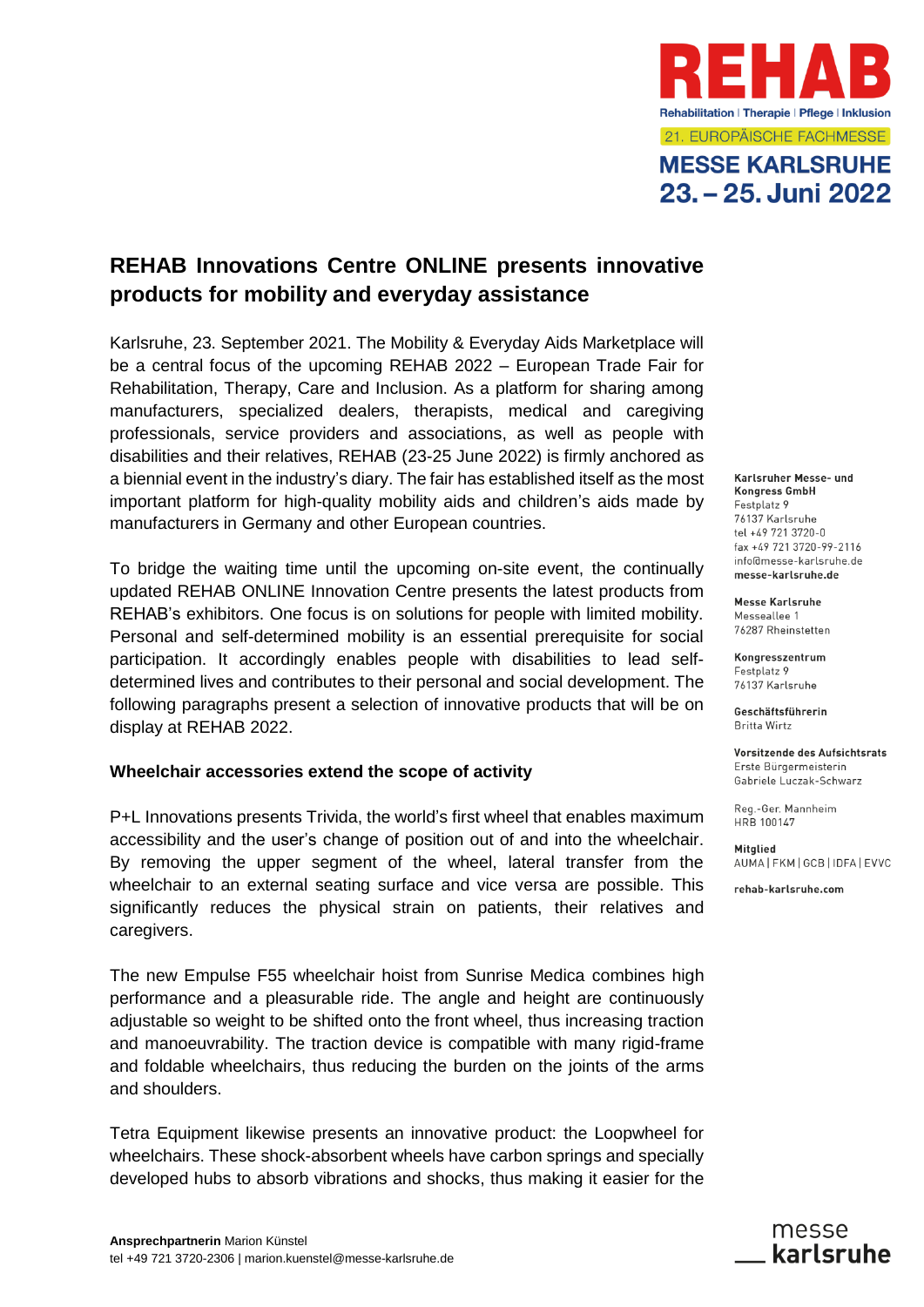

wheelchair to overcome thresholds, uneven surfaces and kerbs, while simultaneously reducing pain, spasticity and fatigue for users and their aides.

The e-motion DuoDrive from the Alber company enables wheelchair users to cover longer distances without having to manually push the hand rim. In addition to the familiar residual power assistance, the wireless control unit can also activate and control a permanent driving function as a second operating mode. Similar to cruise control, the wheelchair maintains its speed – even on upgrades as steep as 10%. This means that the wheelchair has two drive modes, which the user can switch between whenever desired or required.

# **Automotive solutions for every need**

MobiTEC presents its new VW Caddy Maxi in REHAB'S ONLINE Innovation Centre. This lowered vehicle integrates many special solutions to facilitate safe and comfortable transportation. The lowered vehicle floor and the floor pan are highlights: both are almost entirely level, with very slight inclinations of just 2° and 1.5°, respectively.

Greater safety for children in road traffic is assured by HERNIK company's new IPAI LGT child seat, which includes thorax pads and a five-point harness as standard equipment. To facilitate individual modifications, the HERNIK also offers various accessories such as an abduction wedge, seat angle adjustment, and a support and safety pad.

PARAVAN's VW T6.1 Extended lowers the vehicle's floor from the A-pillar to the C-pillar to provide a flexible mobility solution for self-drivers and passengers in wheelchairs. Thanks to the optimized entry height, even tall people can easily enter the vehicle's interior. The handicapped-accessible conversions to the vehicle allow the driver's seat and the front passenger's seat to be interchanged so the latter can be locked into position behind the steering wheel and used as the driver's seat.

## **New children's aids make everyday life easier**

As a manufacturer of rehabilitation aids, Rehatec presents the Heidelberger Liegebär Lasse 2020 child-standing device, which is available in various sizes. Both vertically and horizontally adjustable in height, the device can be vertically lowered all the way to the floor by means of a pneumatic spring or electric motor. The backrest board is individually adjustable as well: its angle of inclination ranges from 0° to 90°. Twenty-two different frame colours and six different covers offer the option of individualized styling.